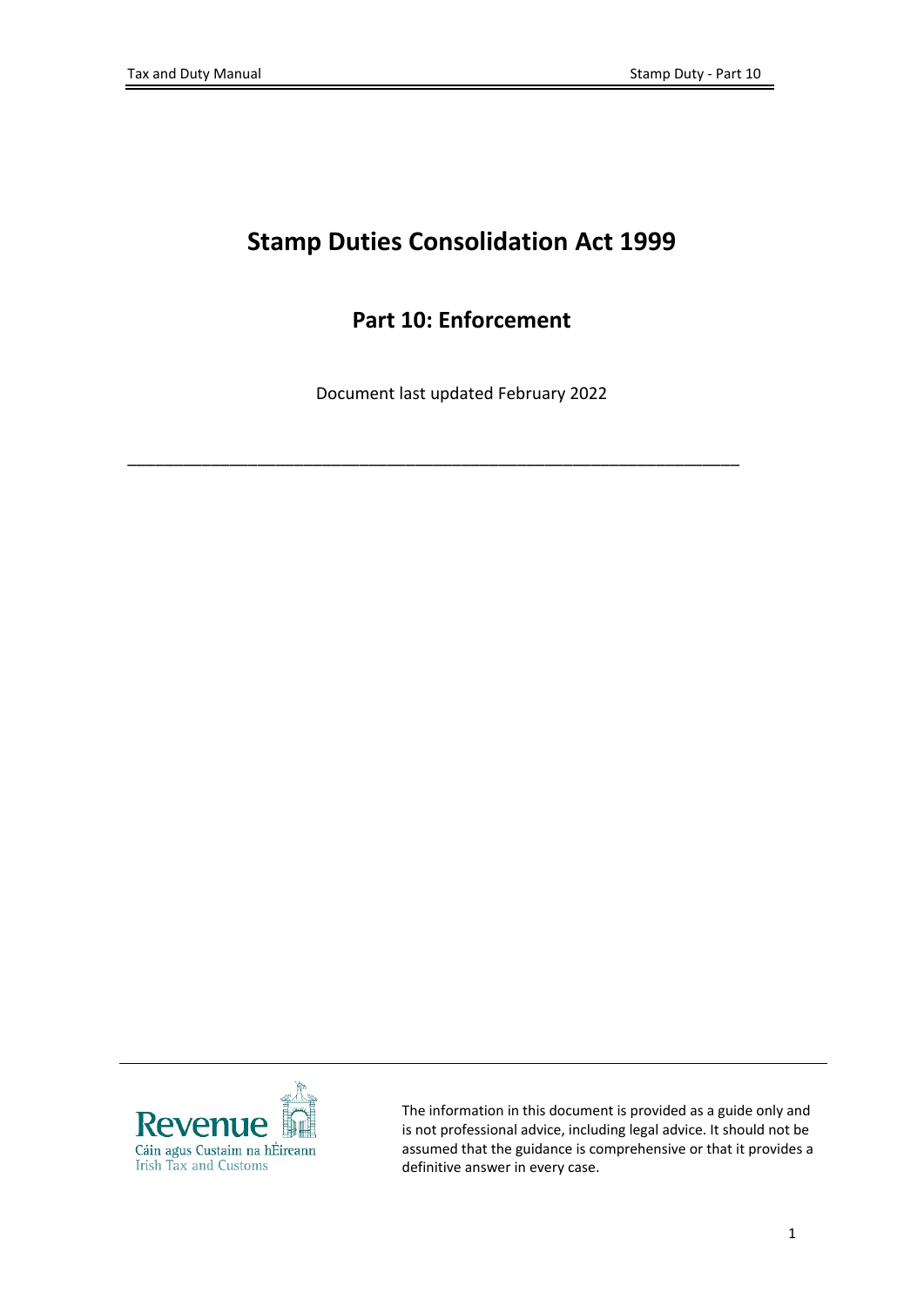### **Table of Contents**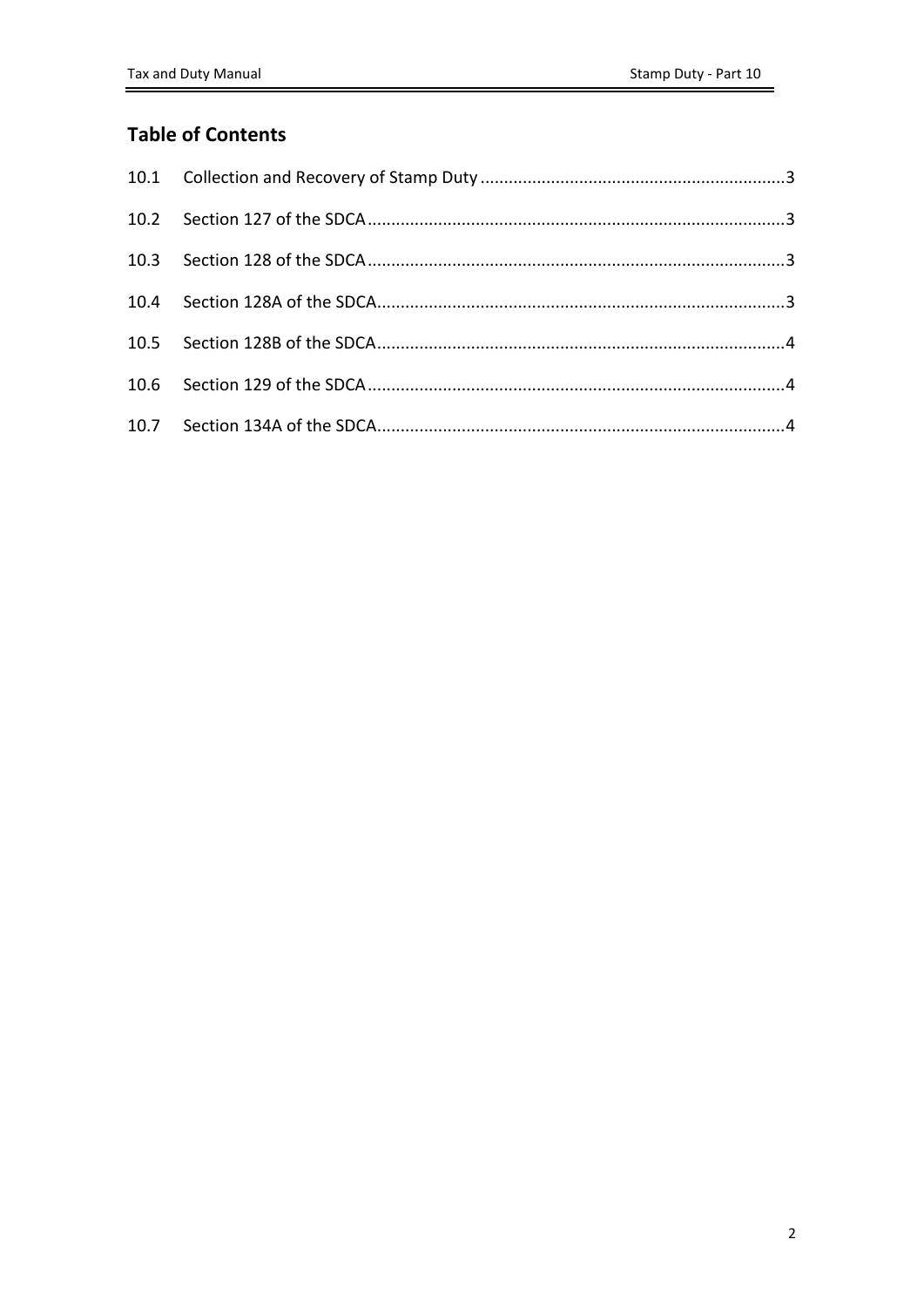## <span id="page-2-0"></span>10.1 Collection and Recovery of Stamp Duty

The provisions in Chapters 1A, 1B, 1C and 1D of Part 42 of the Taxes Consolidation Act (TCA) 1997 apply in relation to the collection and recovery of stamp duty. These provisions include:

- Offset between taxes (section 960H TCA 1997)
- Recovery of tax by way of civil proceedings (section 960I TCA 1997)
- Recovery by sheriff or county register (section 960L TCA 1997)
- Bankruptcy proceedings (section 960M TCA 1997).

The attachment provisions in section 1002 TCA 1997 also apply.

## <span id="page-2-1"></span>10.2 Section 127 of the SDCA

### **Terms on which instruments not duly stamped may be received in evidence**

This section provides that an unstamped instrument may not be used in evidence or for any purpose except as evidence in criminal proceedings by the Revenue Commissioners to recover stamp duty.

An instrument that has been stamped by means of the eStamping system is deemed to have been duly stamped notwithstanding any objection relating to the duty.

### <span id="page-2-2"></span>10.3 Section 128 of the SDCA

### **Rolls, books, etc., to be open to inspection**

This section provides that Revenue may oblige any person, who is a party to an instrument or who has custody of documents, to supply information which is relevant to establishing a stamp duty liability or the commission of fraud, negligence or omission in relation to stamp duty.

### <span id="page-2-3"></span>10.4 Section 128A of the SDCA

### **Obligation to retain records**

Under this section:

- every accountable person (or person acting on their behalf), and
- every person required to deliver a statement under Part  $9^1$  (or person acting on their behalf),

is obliged to retain records relating to a liability to stamp duty and to any relief or exemption claimed, for a period of 6 years. A person who fails to comply with this section will incur a penalty of €3,000.

<sup>&</sup>lt;sup>1</sup> Guidance on Part 9 of the SDCA 1999 (Levies) is available at [https://www.revenue.ie/en/tax](https://www.revenue.ie/en/tax-professionals/tdm/stamp-duty/stamp-duty-manual/part-09-levies/part-09.pdf)[professionals/tdm/stamp-duty/stamp-duty-manual/part-09-levies/part-09.pdf.](https://www.revenue.ie/en/tax-professionals/tdm/stamp-duty/stamp-duty-manual/part-09-levies/part-09.pdf)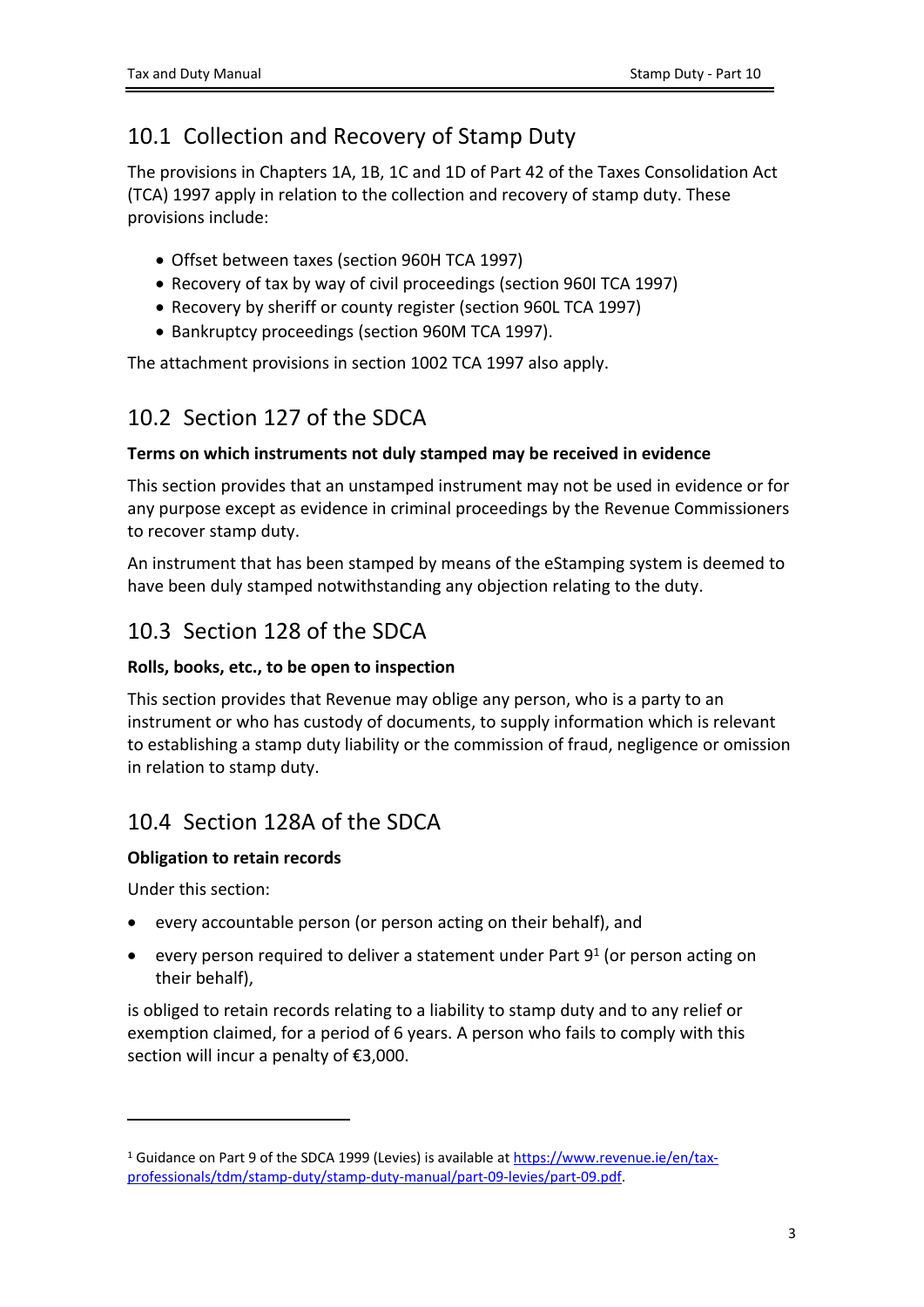## <span id="page-3-0"></span>10.5 Section 128B of the SDCA

#### **Power of inspection**

Under this section, an authorised officer is entitled to enter any premises or place of business for the purpose of auditing a stamp duty return or statement. The authorised officer may also require the production of records or other documents and may take copies of the records or documents.

The section provides that:

- (a) an accountable person (or a person who retains records on their behalf), or
- (b) a person required to deliver a statement to Revenue under Part 9 (or a person who retains records on their behalf),

will incur a penalty of €19,045 for failure to comply with the requirements of the authorised officer and, where the failure continues, a further penalty of €2,535 for each day on which the failure continues.

### <span id="page-3-1"></span>10.6 Section 129 of the SDCA

### **Penalty for enrolling inadequately stamped forms**

Every company is obliged by law to keep a Share Register, which lists the names of all shareholders and the numbers and classes of the shares held. The Share Register is maintained by the Company Secretary. The Company Secretary may not register a change of shareholder on foot of an inadequately stamped share/stock transfer form. Under section 129 of the SDCA, the Company Secretary may be fined €630 for each such registration.

Because of this legal imposition on the Company Secretary, registration can be refused and the new shareholder may be instructed to have the share/stock transfer form stamped by means of the eStamping system.

### <span id="page-3-2"></span>10.7 Section 134A of the SDCA

### **Penalties**

This section provides for a penalty of  $£1,265$  plus a tax geared further penalty where a person acts deliberately or carelessly, in relation to—

- the execution of an instrument in which all the facts and circumstances affecting the liability of the instrument to duty are not disclosed in the instrument or in a statement to which section 8(2) relates,
- the entering of an incorrect electronic instruction in the CREST system,
- the delivery of an incorrect electronic return under the eStamping system, paper return under the eStamping system or statement under Part 9,
- the failure to deliver an electronic return under the eStamping system, paper return under the eStamping system or statement under Part 9, which gives rise to an underpayment in the amount of stamp duty due and payable.